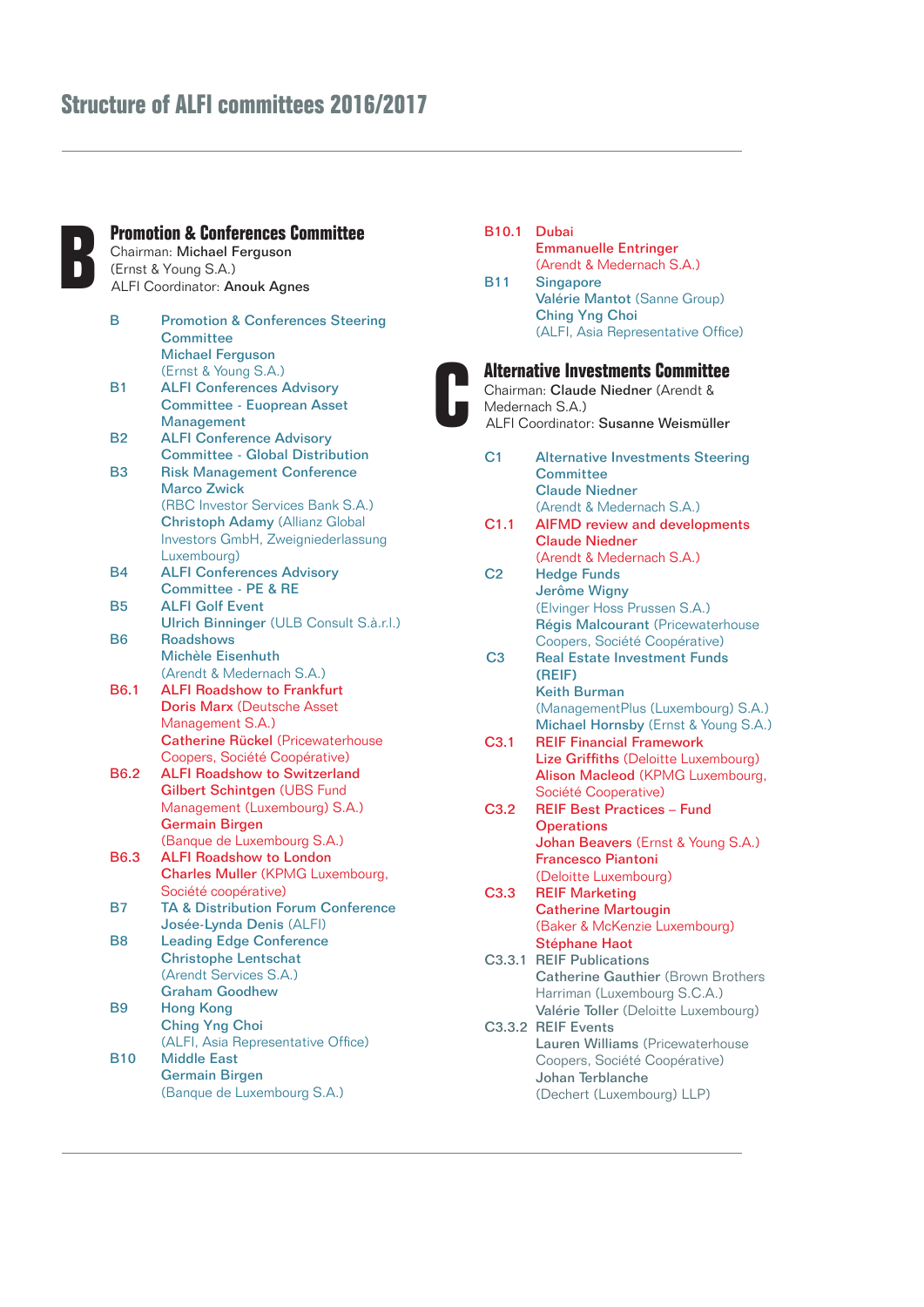# **Structure of ALFI committees 2016/2017**

|                  | C3.3.3 REIF Industry Associations &<br><b>Distribution Channels</b><br>Sven Rein (Pancura) |
|------------------|--------------------------------------------------------------------------------------------|
|                  | Pascal Hernalsteen (Palmarium Fund                                                         |
|                  | Partners S.à.r.l.)                                                                         |
| C3.4             | <b>REIF Professional Development</b>                                                       |
|                  | <b>David Louis (Charles Russell</b>                                                        |
|                  | Speechlys Luxembourg)                                                                      |
|                  | <b>Conor Cleere (Citco Bank Nederland</b>                                                  |
|                  | N.V. Luxembourg Branch)                                                                    |
| C3.5             | <b>REIF Strategy</b>                                                                       |
|                  | Pierre Kreemer (KPMG Luxembourg,                                                           |
|                  | Société coopérative)                                                                       |
|                  | <b>Alan Dundon</b>                                                                         |
|                  | (Alter Domus Luxembourg S.à.r.l.)                                                          |
|                  | C3.5.1 REIF Distressed Asset Experience                                                    |
|                  | Pierre Kreemer (KPMG Luxembourg,                                                           |
|                  | Société coopérative)                                                                       |
| C4               | <b>Private Equity &amp; Venture Capital</b>                                                |
|                  | <b>Funds</b><br><b>Gilles Dusemon</b>                                                      |
|                  | (Arendt & Medernach S.A.)                                                                  |
|                  | Alain Kinsch (Ernst & Young S.A.)                                                          |
| C <sub>4.1</sub> | PE & VC Legal Aspect                                                                       |
|                  | Frédérique Lifrange                                                                        |
|                  | (Elvinger Hoss Prussen S.A.)                                                               |
| C4.2             | <b>PE &amp; VC Publications</b>                                                            |
|                  | <b>Joachim Kuske</b>                                                                       |
|                  | (Elvinger Hoss Prussen S.A.)                                                               |
|                  | <b>Arne Bolch (Clifford Chance)</b>                                                        |
| C <sub>5</sub>   | <b>Infrastructure Funds</b>                                                                |
|                  | <b>Amaury Evrard (Pricewaterhouse</b>                                                      |
|                  | Coopers, Société Coopérative)                                                              |
|                  | <b>Jean-Christian Six</b>                                                                  |
|                  | (Allen & Overy Luxembourg)                                                                 |
|                  | <b>ALFI Coordinator: David Zackenfels</b>                                                  |
| C <sub>5.1</sub> | <b>Infrastructure Funds Best Practices</b>                                                 |
|                  | John Ravoisin (Pricewaterhouse                                                             |
|                  | Coopers, Société Coopérative)                                                              |
|                  | Frauke Carola Oddone (KPMG                                                                 |
|                  | Luxembourg, Société coopérative)                                                           |
| C5.2             | Infrastructure Funds - Tax, Legal and                                                      |
|                  | <b>Regulatory</b>                                                                          |
|                  | <b>Thierry Braem</b> (Pricewaterhouse                                                      |
|                  | Coopers, Société Coopérative)                                                              |
|                  | Antoine Badot (KPMG Luxembourg,                                                            |
|                  | Société coopérative)                                                                       |
| C <sub>5.3</sub> | <b>Infrastructure Funds - Promotion of</b>                                                 |
|                  | Luxembourg                                                                                 |
|                  | <b>Pierre Mallet (Pricewaterhouse</b>                                                      |
|                  | Coopers, Société Coopérative)                                                              |
|                  | Muhammad Tahir Khan (KPMG                                                                  |
|                  | Luxembourg, Société coopérative)                                                           |

- C6 AIFMD Reporting Nathalie Dogniez (Pricewaterhouse Coopers, Société Coopérative) Leon Schwab-Mulvany (BlackRock Fund Management Company S.A.) C6.1 AIFMD Reporting – Annual reports
- Nathalie Dogniez (Pricewaterhouse Coopers, Société coopérative) Leon Schwab-Mulvany (BlackRock Fund Management Company S.A.) C7 Debt funds
- Isabelle Dauvergne (Pricewaterhouse Coopers, Société coopérative) Pierre Kreemer (KPMG Luxembourg, Société coopérative)



### **Fund Distribution Committee**

Chairman: David Claus (The Bank of New York Mellon (Luxembourg) S.A.) ALFI Coordinator: Pierre Oberlé

- D1 Dematerialised Mutual Fund Sales Agreement Noel Fessey (Schroder Investment Management (Luxembourg) S.A.) D2 LfF/ALFI ROFII
- Nicolas Mackel (Luxembourg for Finance) Camille Thommes (ALFI) Marc-André Bechet (ALFI)
- D4 UCITS IV Simplified Notification Procedure Michael John Flynn (BlackRock Fund Management Company S.A.) ALFI Coordinator: Evelyne Christiaens D5 Distribution Steering Committee
- David Claus (The Bank of New York Mellon (Luxembourg) S.A.)



# **E Professional Training Committee**

Chairman: Emmanuel Bégat (ME Business Solutions S.à.r.l.)

ALFI Coordinator: Jean-Jacques Picard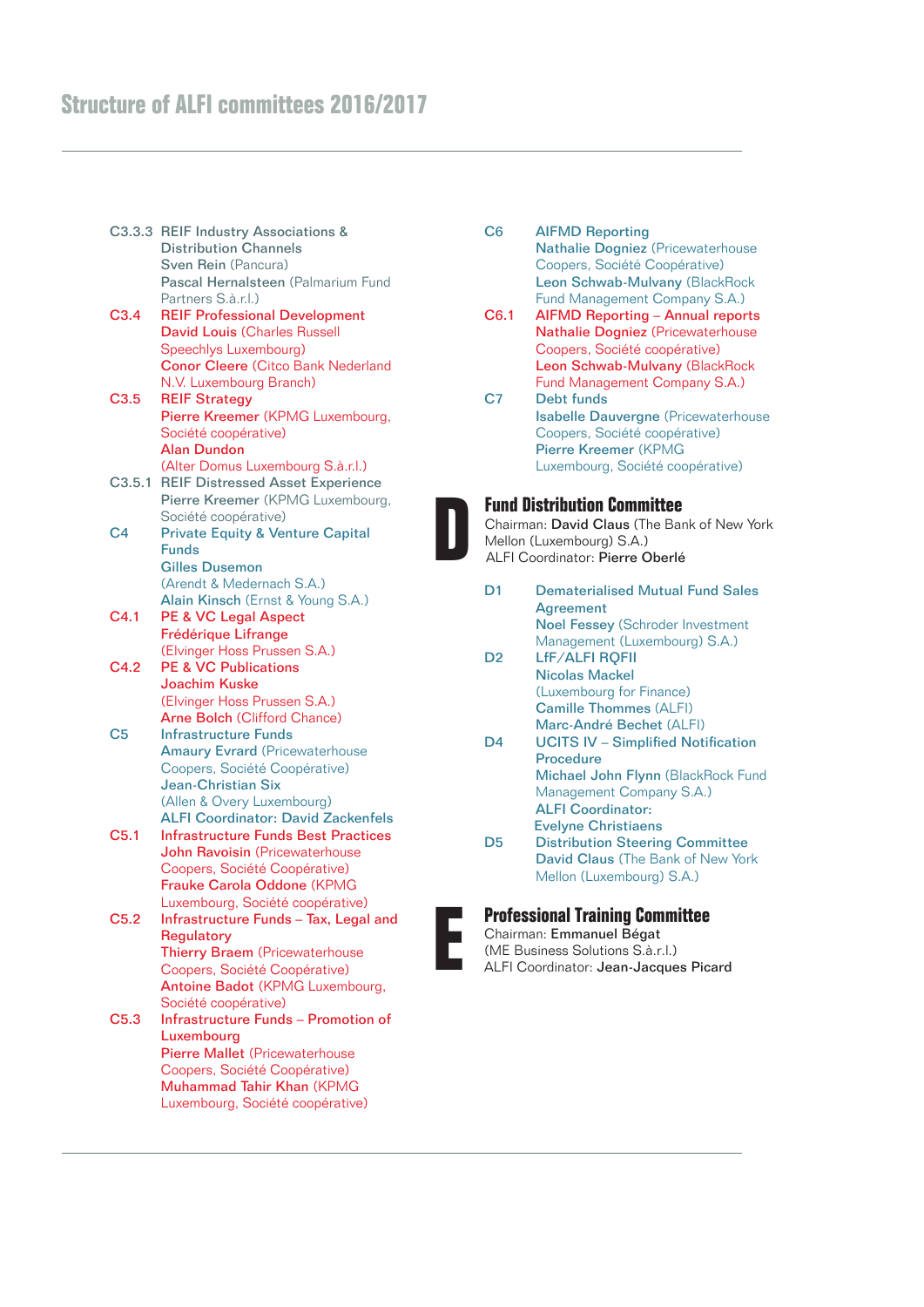## **F Legal and Regulatory Committee**

Chairman International Affairs: Hermann Beythan (Linklaters LLP) Chairman National Affairs: Gast Juncker (Elvinger Hoss Prussen S.A.) ALFI Coordinator: Evelyne Christiaens

| F <sub>1</sub>   | <b>International Affairs and</b>   |
|------------------|------------------------------------|
|                  | <b>Developments</b>                |
|                  | Hermann Beythan (Linklaters LLP)   |
| F1.1             | <b>UCITS Developments</b>          |
|                  | Hermann Beythan (Linklaters LLP)   |
| F <sub>1.2</sub> | <b>European Marketing Rules</b>    |
|                  | Hermann Beythan (Linklaters LLP)   |
|                  | Frédérique Lifrange                |
|                  | (Elvinger Hoss Prussen S.A.)       |
| F1.3             | <b>Exchange Traded Funds (ETF)</b> |
|                  | <b>Philippe Lenges</b>             |
|                  | (Deloitte Luxembourg)              |
| F <sub>1.4</sub> | <b>Investor Protection</b>         |
|                  | Heimo Plössnig (Assenagon Asset    |
|                  | Management S.A.)                   |
|                  | <b>Alastair Woodward</b>           |
|                  | (Schroder Investment Management    |
|                  | (Luxembourg) S.A.)                 |
| F1.4.1           | MiFID/PRIIPs costs and charges     |
|                  | Michael John Flynn (BlackRock Fund |
|                  | Management Company S.A.)           |
|                  | Daniela Klasen-Martin              |
|                  | (Crestbridge S.A.)                 |
| F1.4.2           | MiFID PRIIPs performance scenarios |
|                  | <b>Olivia Moessner</b>             |
|                  | (Elvinger Hoss Prussen S.A.)       |
|                  | Gregory Surply (Franklin Templeton |
|                  | International Services S.à.r.l.)   |
| F1.4.3           | MiFID/PRIIPs risks                 |
|                  | <b>Claudy Huart (SMBC Nikko</b>    |
|                  | Investment Fund Management         |
|                  | Company S.A.)                      |
| F1.4.4           | MiFID independent advice           |
|                  | and inducements                    |
|                  | Olivia Tournier                    |
| F1.4.5           | MiFID product governance           |
|                  | <b>Florence Stainier</b>           |
|                  | (Arendt & Medernach S.A.)          |
| F1.4.6           | MiFID suitability and              |
|                  | appropriateness                    |
|                  | Josiane Schroeder (Linklaters LLP) |
| F1.4.7           | PRIIPs general aspects             |
|                  | <b>Bernard Lambeau</b>             |

- (More Carrot (Europe) S.à.r.l) Mario Mantrisi (InReg S.à.r.l.)
- F1.4.8 MiFID Research fees Alastair Woodward (Schroder Investment Management (Luxembourg) S.A.) F1.5 Capital Markets Union Claude Niedner (Arendt & Medernach S.A.) Geoff Radcliffe (BlackRock Fund Management Company S.A.) F1.6 Securitisation Matthieu Taillandier (Arendt & Medernach S.A.) F2 National Affairs and Implementation Gast Juncker (Elvinger Hoss Prussen S.A.) F2.1 UCITS Implementation Gast Juncker (Elvinger Hoss Prussen S.A.) F2.2 UCITS Eligible Assets Emmanuel Frédéric Henrion (Linklaters LLP) Michèle Eisenhuth (Arendt & Medernach S.A.) Nathalie Dogniez (Pricewaterhouse Coopers, Société Coopérative) F2.3 Securities Lending Jacques Elvinger (Elvinger Hoss Prussen S.A.) F2.4 Anti-Money Laundering (AML) Marco Zwick (RBC Investor Services Bank S.A.) F2.6 Changes to Luxembourg Company Law Frédérique Lifrange (Elvinger Hoss Prussen S.A.) F2.7 Money Market Funds Nathalie Dogniez (Pricewaterhouse Coopers, Société Coopérative) F2.7.1 Money Market Funds Implementation and Operational Considerations Nathalie Dogniez (Pricewaterhouse Coopers, Société Coopérative) F2.8 Asset Management and Systemic Risk Geoff Radcliffe (BlackRock Fund Management Company S.A.) Nathalie Dogniez (Pricewaterhouse Coopers, Société coopérative) F2.9 Remuneration Policies in the Financial Sector Dan Hedley (Fidelity International)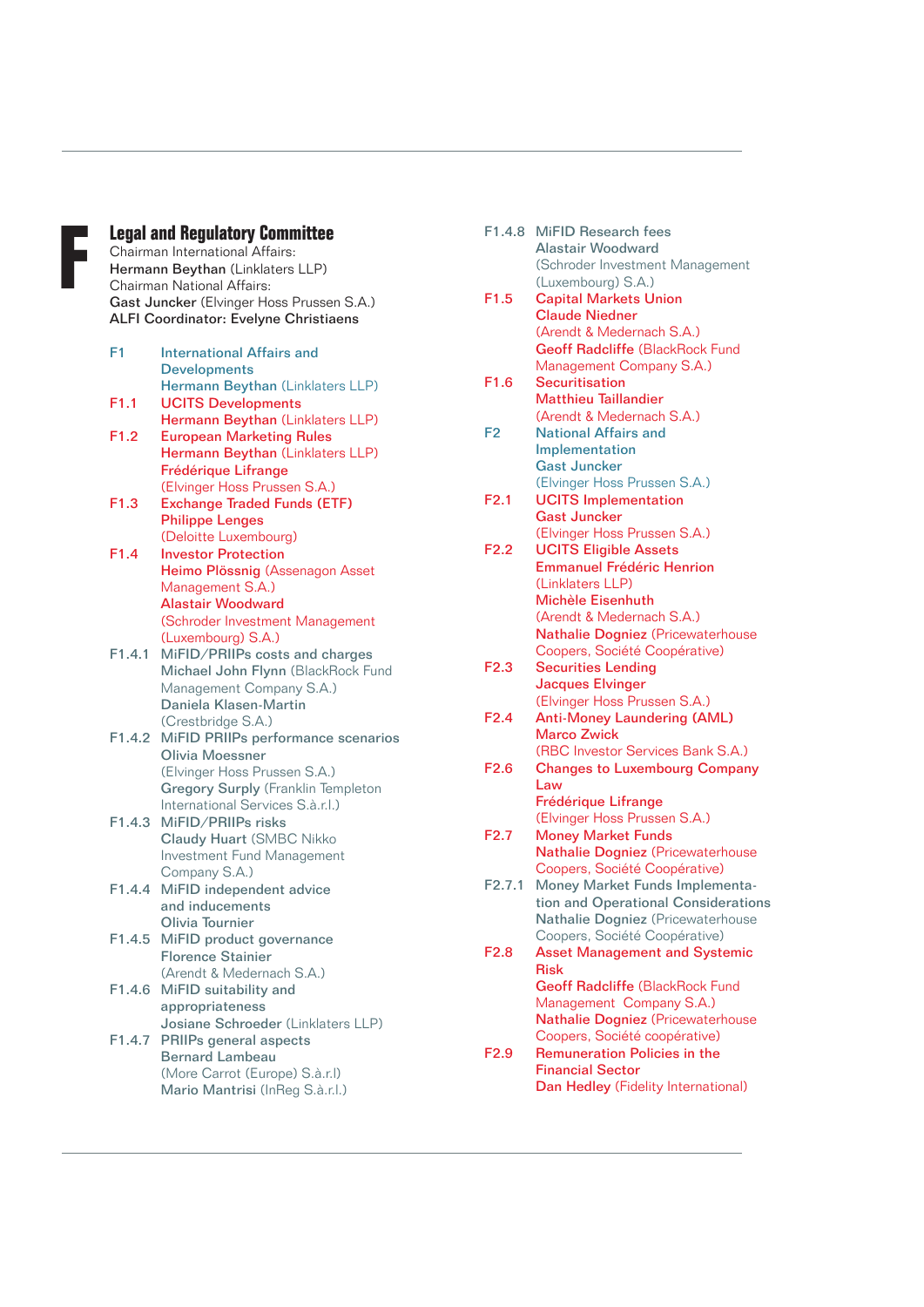- F3 Pensions & Long Term Savings Silke Bernard (Linklaters LLP) Gerd Gebhard (Pecoma Actuarial and Risk S.A.) ALFI Coordinator: David Zackenfels
- F3.1 European Long Term Investment Funds Silke Bernard (Linklaters LLP) Yann Power (ME Business Solutions S.à.r.l.)
- F4 General Data Protection Regulation Olivier Reisch (Linklaters LLP) Fréderic Vonner (Pricewaterhouse Coopers, Société Coopérative)



# **G Market Infrastructure Committee**

Chairmen: Fréderic Pérard (BNP Paribas Securities Services, succursale de Luxembourg) Geoff Radcliffe (BlackRock Fund Management Company S.A.)

ALFI Coordinators: Alexander Fischer

- G1 Market Infrastructure Steering **Committee** Fréderic Pérard (BNP Paribas Securities Services, succursale de Luxembourg) G2 Total Expense Ratio (TER)
- Daniela Klasen-Martin (Crestbridge S.A.)
- G2.1 Disclosure of Transaction Costs Nadia Faber (Ernst & Young S.A.)
- G2.2 Total Expense Ratio (TER) Survey Daniela Klasen-Martin (Crestbridge S.A.)
- G3 Global Investment Performance Standards (GIPS) Fanny Sergent (Pricewaterhouse Coopers, Société Coopérative)
- G4 Swing Pricing Geoff Radcliffe (BlackRock Fund Management Company S.A.) Philippe Ringard (JPMorgan Asset Management (Europe) S.à.r.l.)
- G4.1 Swing Pricing Survey Craig Blair (Franklin Templeton International Services S.à.r.l.)
- G5 Solvency II Xavier Zaegel (Deloitte Luxembourg) Chrystelle Veeckmans (KPMG Luxembourg, Société coopérative)
- G6 EMIR/OTC Derivatives Henning Schwabe (Arendt & Medernach S.A.) Sven Muehlenbrock (KPMG Luxembourg, Société coopérative)
- G7 Fund Accounting and Reporting **Requirements** Philippe Lenges (Deloitte Luxembourg)
- G8 International Financial Reporting Standards (IFRS) Justin Griffiths (Deloitte Luxembourg)
- G9 Target 2 Securities/Central Securities Depositaries Michael Weber (Allianz Global Investors GmbH)
- G10 Statistics & Research Olivier Renault (Société Générale Securities Services Luxembourg) Alfi Coordinator : Régine Rugani
- G10.1 Data Collection and Nominalization G10.2 Economic Research
- Paolo Vinciarelli (Banque et Caisse d'Epargne de l'Etat, Luxembourg)

## **H Responsible Investing Committee**



- H1 RI Legal and Policy Christian Hertz (Luxembourg Investment Solutions S.A.)
- H2 RI Market Intelligence and Outreach Charles Muller (KPMG Luxembourg, Société coopérative)
- H3 Impact Investing Conference Annemarie Arens (LuxFLAG) ALFI Coordinator: Jean-Jacques Picard
- H4 RI Fund Labels Laurent Capolaghi (Ernst & Young S.A.)
- H4.1 LuxFLAG Climate Finance Label Laurent Capolaghi (Ernst & Young S.A.)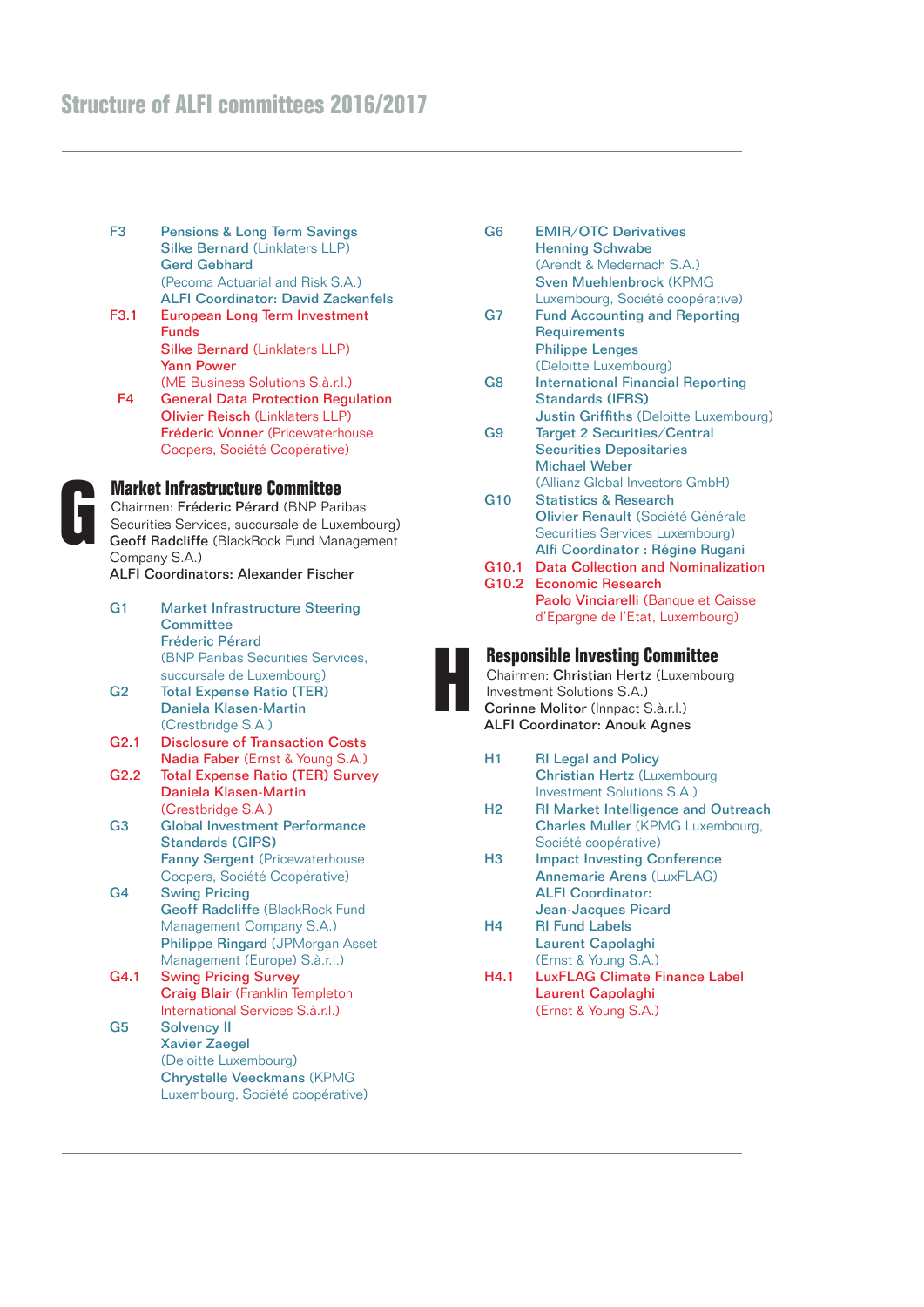**Jax Committee**<br>Chairman: Georg<br>KPMG Luxembo<br>ALFI Coordinate Chairman: Georges Bock (KPMG Luxembourg, Société coopérative) ALFI Coordinator: Marc-André Bechet

- J1 Tax Steering Committee Georges Bock (KPMG Luxembourg, Société coopérative)
- J2 Subscription Tax Oliver Weber (Pricewaterhouse Coopers, Société Coopérative) Jacques Elvinger (Elvinger Hoss Prussen S.A.)
- J2.1 Electronic filing subscription tax returns Kerstin Boernecke (Pricewaterhouse-Coopers, Sociétè Cooperative) Uwe Gillin (DZ Privatbank S.A.)
- J3 European Savings Directive (EuSD) Georges Bock (KPMG Luxembourg, Société coopérative)
- J4 Double Tax Treaties Keith O'Donnell (Atoz S.A.)
- J5 Value Added Tax, VAT Michel Lambion (Deloitte Luxembourg)
- J6 CRS/Foreign Account Tax Compliance Act (FATCA) Steering Gérard Laures (KPMG Luxembourg, Société coopérative)
- J6.1 CRS/FATCA Lobbying and Interpretations Gérard Laures (KPMG Luxembourg, Société coopérative)
- J6.2 CRS/FATCA Operational Steering **Committee** Thierry Detz (BNP Paribas Securities Services, succursale de Luxembourg) Gudrun Goebel (FundRock Management Company S.A.)
- J6.3 CRS/FATCA Entities Scoping, KYC, data protection Maria Teresa Fulci-de Rosée (Crestbridge S.A) Thierry Detz (BNP Paribas Securities Services, succursale de Luxembourg)

| J6.4                          | <b>CRS/FATCA Reporting</b>             |  |  |
|-------------------------------|----------------------------------------|--|--|
|                               | Patrice Fritsch (Ernst & Young S.A.)   |  |  |
| J <sub>7</sub>                | <b>AIFMD Tax Aspects</b>               |  |  |
|                               | <b>Raymond Krawczykowski</b>           |  |  |
|                               | (Deloitte Luxembourg)                  |  |  |
| J8                            | <b>Financial Transaction Tax (FTT)</b> |  |  |
|                               | <b>Thorsten Vollmer</b>                |  |  |
|                               | (Deutsche Asset & Wealth               |  |  |
|                               | Management Investment GmbH)            |  |  |
| J9                            | <b>BEPS</b>                            |  |  |
|                               | Georges Bock (KMPG Luxembourg,         |  |  |
|                               | Société coopérative)                   |  |  |
| J10                           | <b>Strategic Tax Issues</b>            |  |  |
|                               | Georges Bock (KPMG Luxembourg,         |  |  |
|                               | Société coopérative)                   |  |  |
| J11                           | German tax                             |  |  |
|                               | <b>Judith Mertesdorf-Perathoner</b>    |  |  |
|                               | (Franklin Templeton International      |  |  |
|                               | Services S.à.r.l.)                     |  |  |
|                               |                                        |  |  |
|                               | <b>Holger Hartmann</b> (bepartners     |  |  |
|                               | Bödecker Ersnt & Partner)              |  |  |
| J12                           | <b>UK Tax</b>                          |  |  |
|                               | Birgitt Schitthoff-Hönninger           |  |  |
|                               | (RBC Investor Services Bank S.A.)      |  |  |
| J13                           | <b>Austrian Tax</b>                    |  |  |
|                               | <b>Johannes Höring</b>                 |  |  |
|                               | (Structured Invest S.A.)               |  |  |
| J14                           | <b>Swiss Tax</b>                       |  |  |
|                               | Yvonne Billerbeck (UBS Fund            |  |  |
|                               | Services (Luxembourg) S.A.)            |  |  |
|                               |                                        |  |  |
|                               | <b>Risk Management Committee</b>       |  |  |
| Chairmen: Christoph Adamy     |                                        |  |  |
|                               | (Allianz Global Investors GmbH,        |  |  |
|                               | Zweigniederlassung Luxembourg)         |  |  |
| Thomas Nummer (Trinova Group) |                                        |  |  |

- Olivier Carré (PricewaterhouseCoopers, Société Coopérative) ALFI Coordinator: David Zackenfels
- K1 Risk Management Steering committee Christoph Adamy (Allianz Global Investors GmbH, Zweigniederlassung Luxembourg)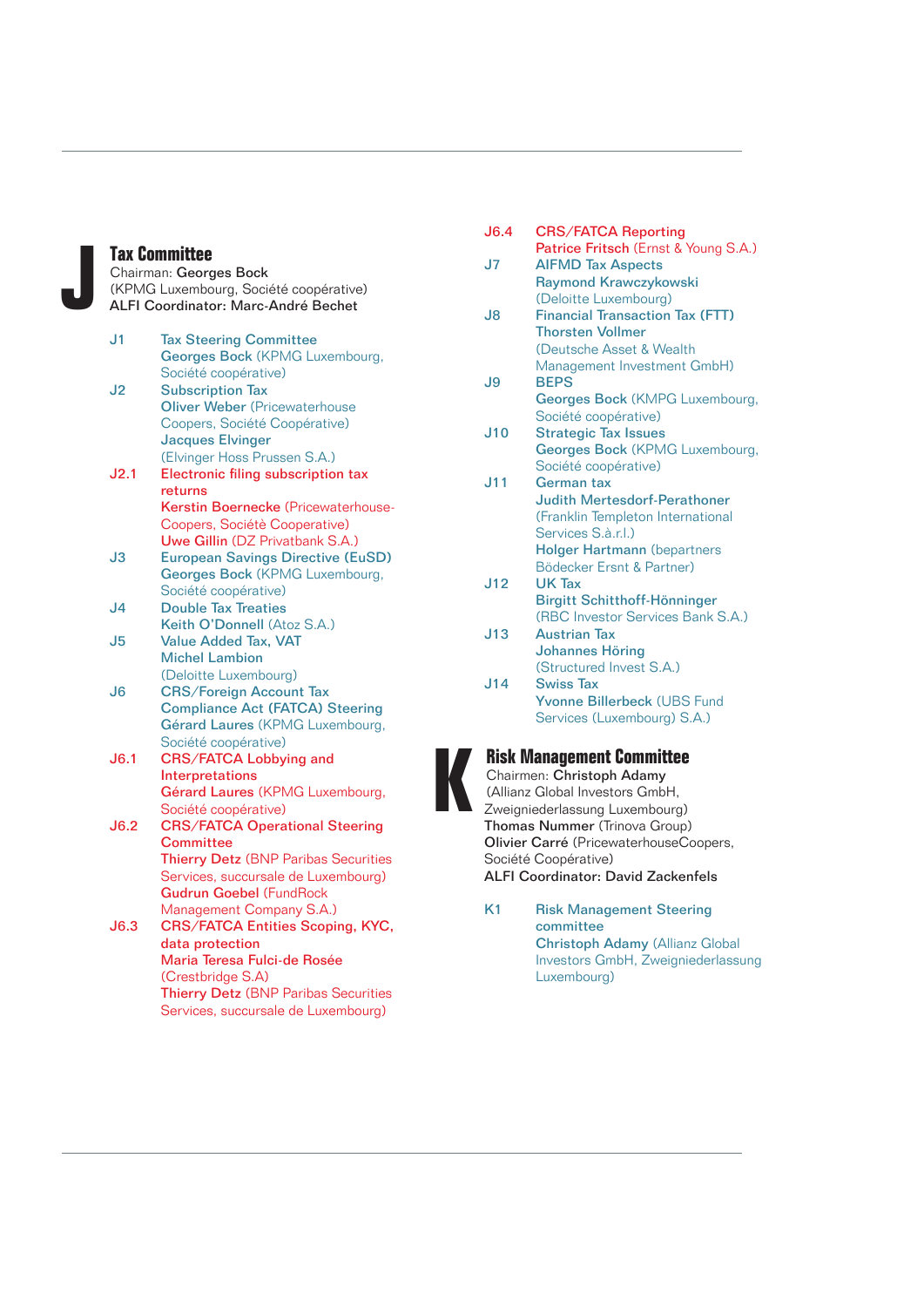# **Forums**



**22 Governance Forum**<br>Chairman: Henry Ke<br>ALFI Coordinator: D Chairman: Henry Kelly (KellyConsult S.à.r.l.) ALFI Coordinator: David Zackenfels

- 2.1 Conducting Officer Roles and ManCo Gregory Robinson-Kok (ManagementPlus (Luxembourg) S.A.) Craig Blair (Franklin Templeton International Services S.à.r.l.) 2.1.1 Due diligence Reviews of Service Providers
- Revel Wood (FundRock Management Company S.A.) Elina Vincent (Aberdeen Global Services S.A.) Gregory Robinson-Kok, (FundRock Management Company S.A.) 2.2 ALFI Code of Conducts
- Henry Kelly (KellyConsult S.à.r.l.)



## **3 Investor Forum**

Chairmen: Kim Pilgaard (Nordea Investment Funds S.A.) Simon Ramos (Deloitte Luxembourg) ALFI Coordinator: Anna Prihodova



**14 & Distribution Forum**<br>Chairwoman: Josée-Lynda<br>ALFI Coordinator: Alexan<br>4. **TA Forum Steerin** Chairwoman: Josée-Lynda Denis (ALFI) ALFI Coordinator: Alexander Fischer

- 4. TA Forum Steering Committee (TASC) Josée-Lynda Denis (ALFI) 4.1 Operations Josée-Lynda Denis (ALFI) 4.1.1 Standardisation
- Valérie Letellier (Society for Worldwide Interbank Financial Telecommunication)
- 4.1.2 Distribution Support Junaed Kabir (Junaed Kabir and Associates)
- 4.1.3 TA Regulatory Pierre Mottion (BNP Paribas Securities Services, succursale de Luxembourg)
- 4.1.4 Alternative Investments Operations Josée-Lynda Denis (ALFI) Keith Hale (Multifonds/IGEFI Group S.à.r.l.)
- 4.2 Communication Josée-Lynda Denis (ALFI)
- 4.2.1 Marketing & Communication Josée-Lynda Denis (ALFI)
- 4.2.2 Events Josée-Lynda Denis (ALFI)
- 4.2.4 Industry Associations: Building **Bridges** Josée-Lynda Denis (ALFI)

# **5 ABBL/ ALFI Depositary Bank Forum**

Chairwoman: Sonia Thein-Biraschi (State Street Bank Luxembourg S.A.) ALFI Coordinator: Alexander Fischer

5.1 Depositary Bank Forum Steering **Committee** Sonia Thein-Biraschi (State Street Bank Luxembourg S.A.) 5.2 Depositary Guidelines & Best Practices Yvan de Laurentis (BNP Paribas Securities Services, succursale de Luxembourg) Christian Ridole (J.P.Morgan Bank Luxembourg S.A.) 5.2.1 In-Bank assets Christoph Haas (Ernst & Young S.A.) 5.2.2 Not-In-Bank Assets Pierre Legardien (Brown Brothers Harriman (Luxembourg) S.C.A.) Christian Ridole (J.P.Morgan Bank Luxembourg S.A.) Laurent Fessmann (Baker & McKenzie Luxembourg) 5.2.4 Oversight duties Christian Ridole (J.P.Morgan Bank Luxembourg S.A.) 5.2.5 Training and Education Yvan de Laurentis (BNP Paribas Securities Services, succursale de Luxembourg) 5.3 External Relations Franck Wassmer (The Bank of New York Mellon (Luxembourg) S.A.) 5.4 New Regulations Forum Hermann Beythan (Linklaters LLP)